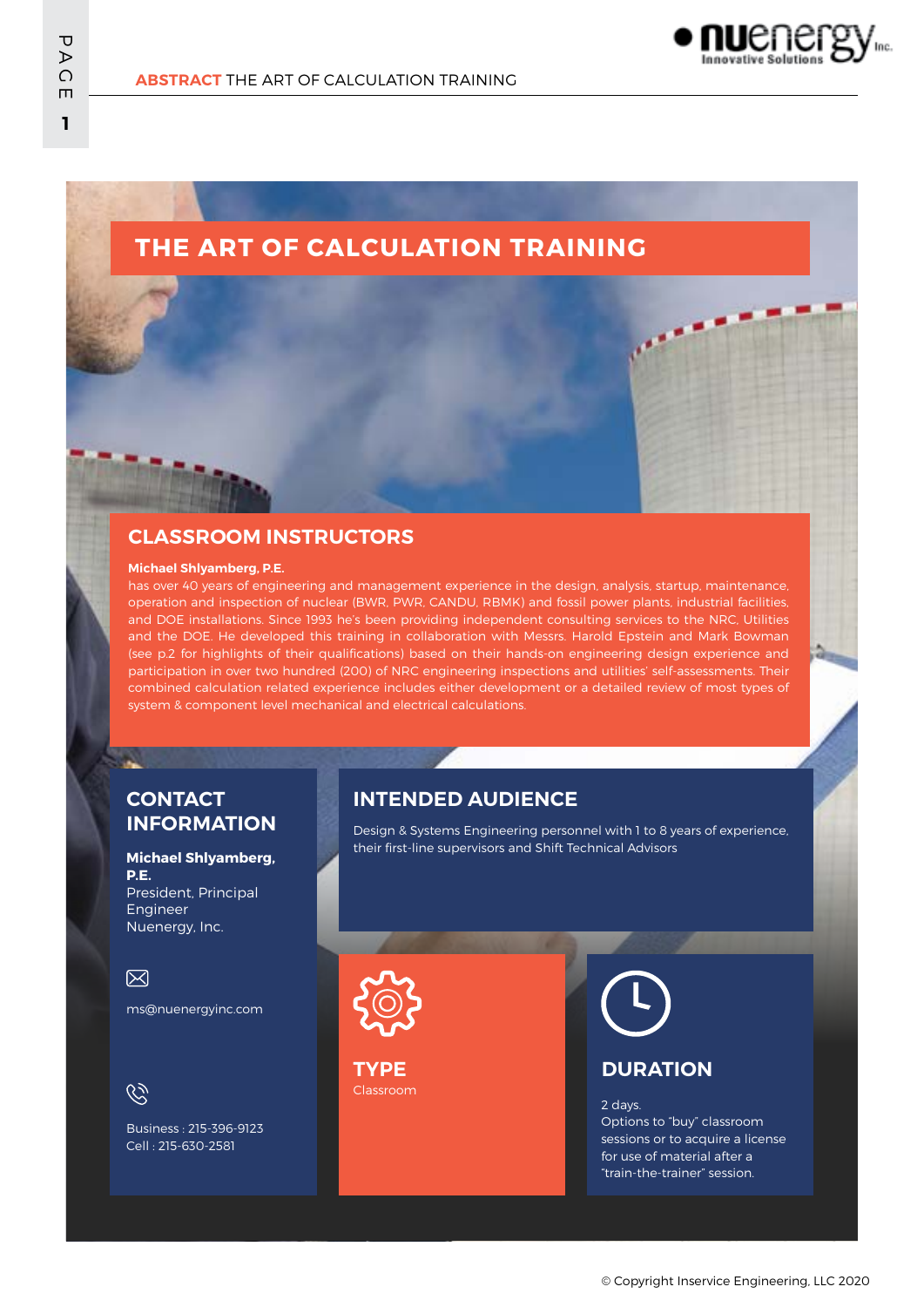### **TERMINAL LEARNING OBJECTIVES**

This training applies to all engineering disciplines. The goals are:

- Learn what differentiates calculation from a computation.
- Apply knowledge of concepts gained from this training to maintain compliance with plant's license and to assure the integrity of its design in activities related to review, revision and preparation of calculations, irrespective of the type of software.

## **DAY 1**

Prerequisite: Review before class Case Studies 1 through 4 and perform Exercises 1 & 2 from Case Studies 3 and 4 (Total of 4 Exercises)

- 1. Define **What** is included in this training is and **What** is not.
	- This training addresses:
		- Calculation Elements
		- Process of calculation review, revision and preparation
		- Provides details on how this work is performed
	- Implementation of plant specific calculation procedures is NOT a subject of this training.
- 2. Define **Why** calculations are performed differently than computations.
- 3. Define Elements of Calculation **(How)**
	- Adequacy of Calculation as a Stand-Alone Document
		- **•** Problem Statement (Purpose/Scope/Objective) and Limits of Applicability
		- Methodology/Approach
		- Acceptance Criteria
		- **•** Assumptions
		- **Design Inputs**
		- Computational Technique
		- **Results & Conclusions**
		- **Overall Assessment**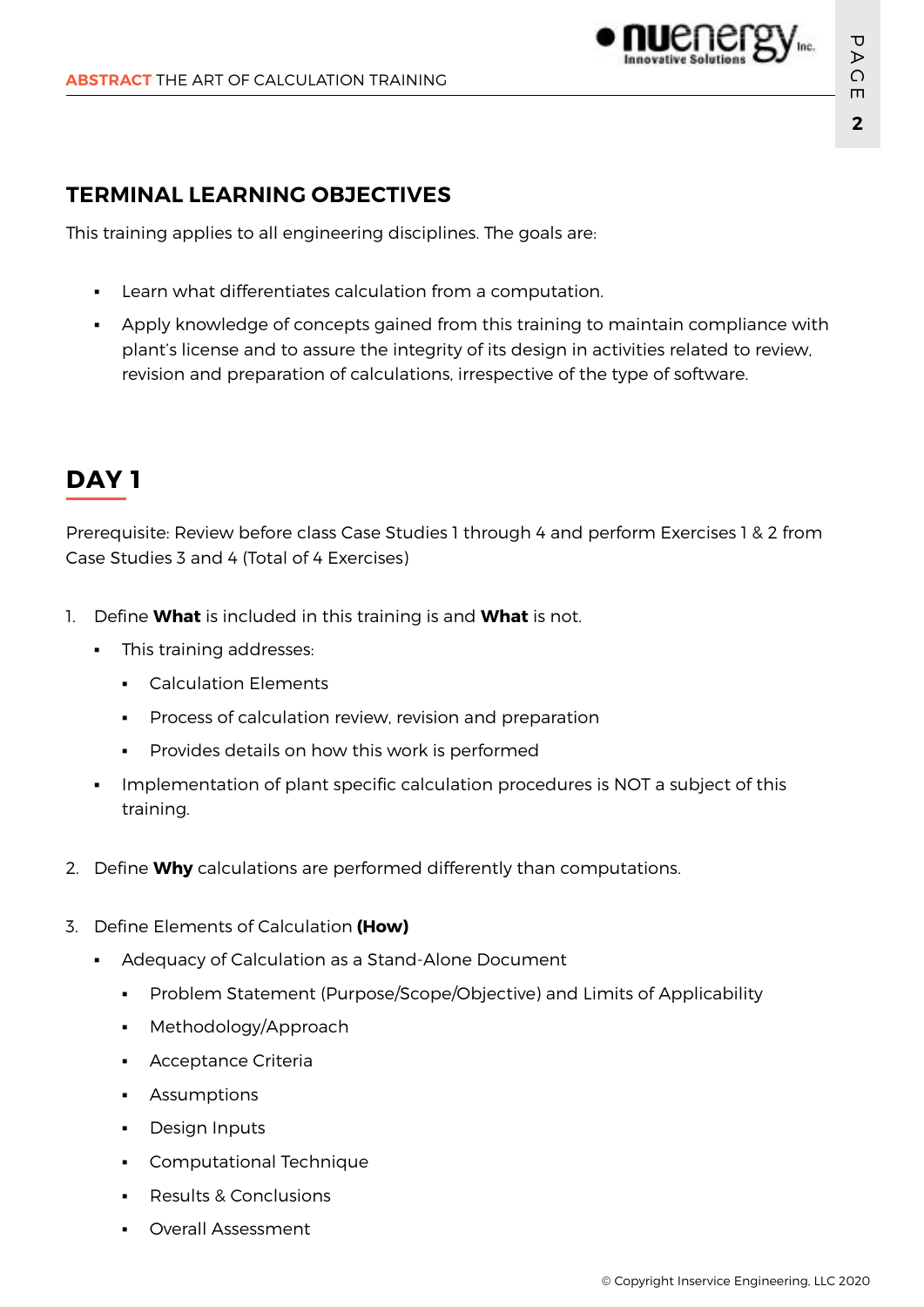**ABSTRACT** THE ART OF CALCULATION TRAINING

- **Effect of Calculations on Plant Design Basis and Current Licensing Basis**
- 4. Define Calculation Review Process, Case Studies. All Case Studies utilize INPO training techniques of dynamic learning activities.
	- Case Study 1—Mechanical Design: Intake Structure Cooling
	- Case Study 2—Electrical Design: Station Battery Short Circuit Evaluation
	- Case Study 3—Mechanical Design: EFW Pump Analysis includes 3 Exercises
	- Case Study 4—Electrical Design: Degraded Voltage Analysis includes 2 Exercises

## **DAY 2**

Prerequisite: Review before class Case Study 5

- 5. Define Guidelines for the Interdisciplinary Review.
- 6. Define Calculation Revision Process.
	- Determine Scope of Revision:
		- Physical and Functional Boundaries
		- "You Touch It, You Own It" Rule
		- 50.59
		- Case Study 5-Mechanical Design: Intake Structure Cooling, Calculation Revision
- 7. Acquire First Hands Knowledge of Calculation Preparation Process.
	- Two (2) Case Studies:
		- Case Study 6—Mechanical Design: NPSHA Calculation
		- Case Study 7—Electrical Design: EDG High Resistance Neutral Grounding System